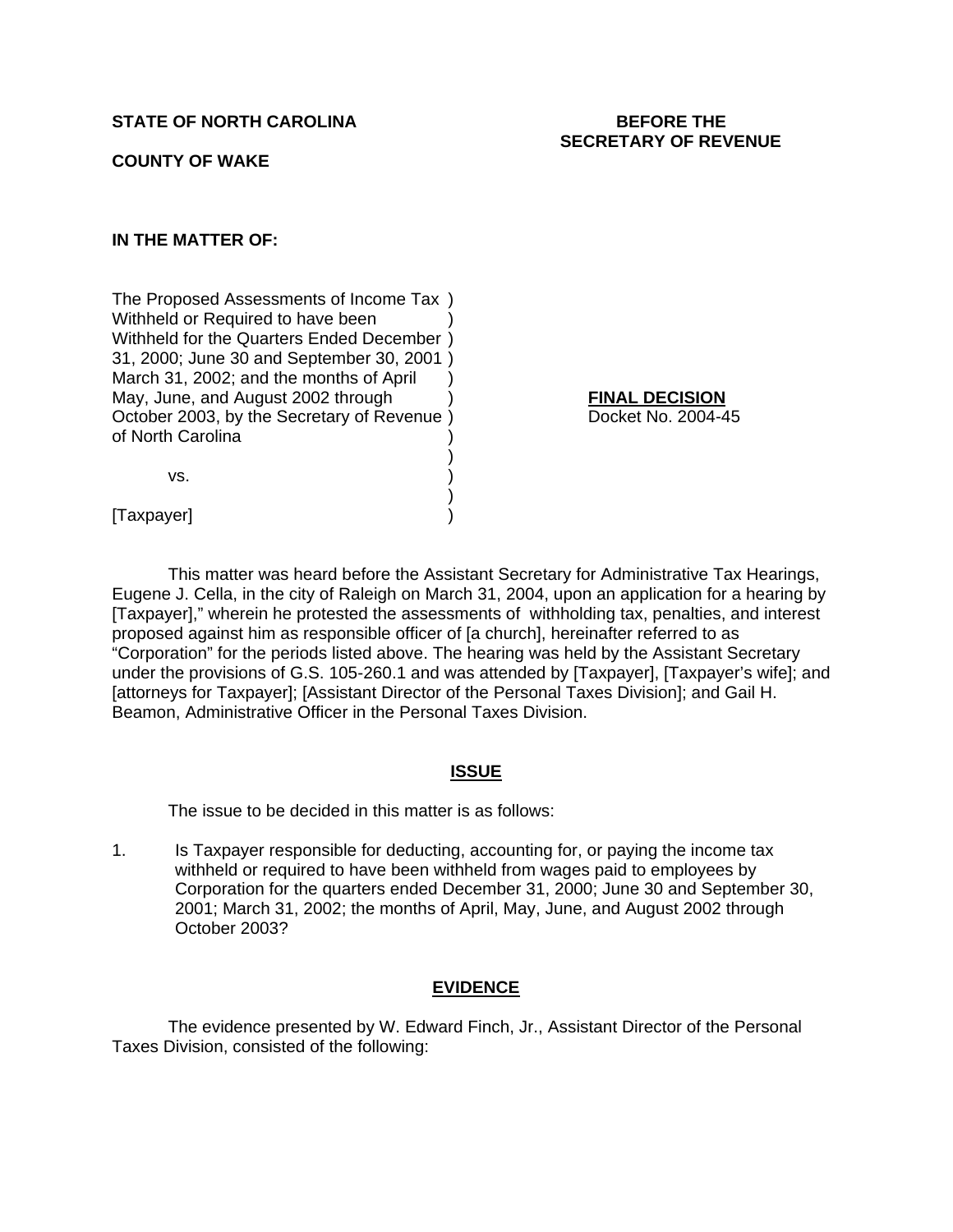- 1. Memorandum from E. Norris Tolson, Secretary of Revenue, to Eugene J. Cella, Assistant Secretary for Administrative Tax Hearings, dated May 16, 2001, a copy of which is designated as Exhibit PT-1.
- 2. Corporation's North Carolina Withholding Returns for the quarters ending December 31, 2000; June 30 and September 30, 2001; March 31, 2002; and for the months of April, May, June and July, 2002; and Annual Withholding Reconciliation for the tax years 2000 and 2001, copies of which are collectively designated as Exhibit PT-2.
- 3. Notices of Withholding Tax Assessment to Corporation for the quarters ended December 31, 2000; June 30 and September 30, 2001; March 31, 2002; and for the months of April, May, June, and August 2002 through October 2003, copies of which are collectively designated as Exhibit PT-3.
- 4. Notice of Withholding-Immediate Jeopardy Tax Assessment to Taxpayer for the quarter ended December 31, 2000, dated December 2, 2003, a copy of which is designated as Exhibit PT-4.
- 5. Notice of Withholding-Immediate Jeopardy Tax Assessment to Taxpayer for the quarter ended June 30, 2001, dated December 2, 2003, a copy of which is designated as Exhibit PT-5.
- 6. Notice of Withholding-Immediate Jeopardy Tax Assessment to Taxpayer for the quarter ended September 30, 2001, dated December 2, 2003, a copy of which is designated as Exhibit PT-6.
- 7. Notice of Withholding-Immediate Jeopardy Tax Assessment to Taxpayer for the quarter ended March 31, 2002, dated December 2, 2003, a copy of which is designated as Exhibit PT-7.
- 8. Notice of Withholding-Immediate Jeopardy Tax Assessment to Taxpayer for the month of April 2002, dated December 2, 2003, a copy of which is designated as Exhibit PT-8.
- 9. Notice of Withholding-Immediate Jeopardy Tax Assessment to Taxpayer for the month of May 2002, dated December 2, 2003, a copy of which is designated as Exhibit PT-9.
- 10. Notice of Withholding-Immediate Jeopardy Tax Assessment to Taxpayer for the month of June 2002, dated December 2, 2003, a copy of which is designated as Exhibit PT-10.
- 11. Notice of Withholding-Immediate Jeopardy Tax Assessment to Taxpayer for the month of August 2002, dated December 2, 2003, a copy of which is designated as Exhibit PT-11.
- 12. Notice of Withholding-Immediate Jeopardy Tax Assessment to Taxpayer for the month of September 2002, dated December 2, 2003, a copy of which is designated as Exhibit PT-12.
- 13. Notice of Withholding-Immediate Jeopardy Tax Assessment to Taxpayer for the month of October 2002, dated December 2, 2003, a copy of which is designated as Exhibit PT-13.
- 14. Notice of Withholding-Immediate Jeopardy Tax Assessment to Taxpayer for the month of November 2002, dated December 2, 2003, a copy of which is designated as Exhibit PT-14.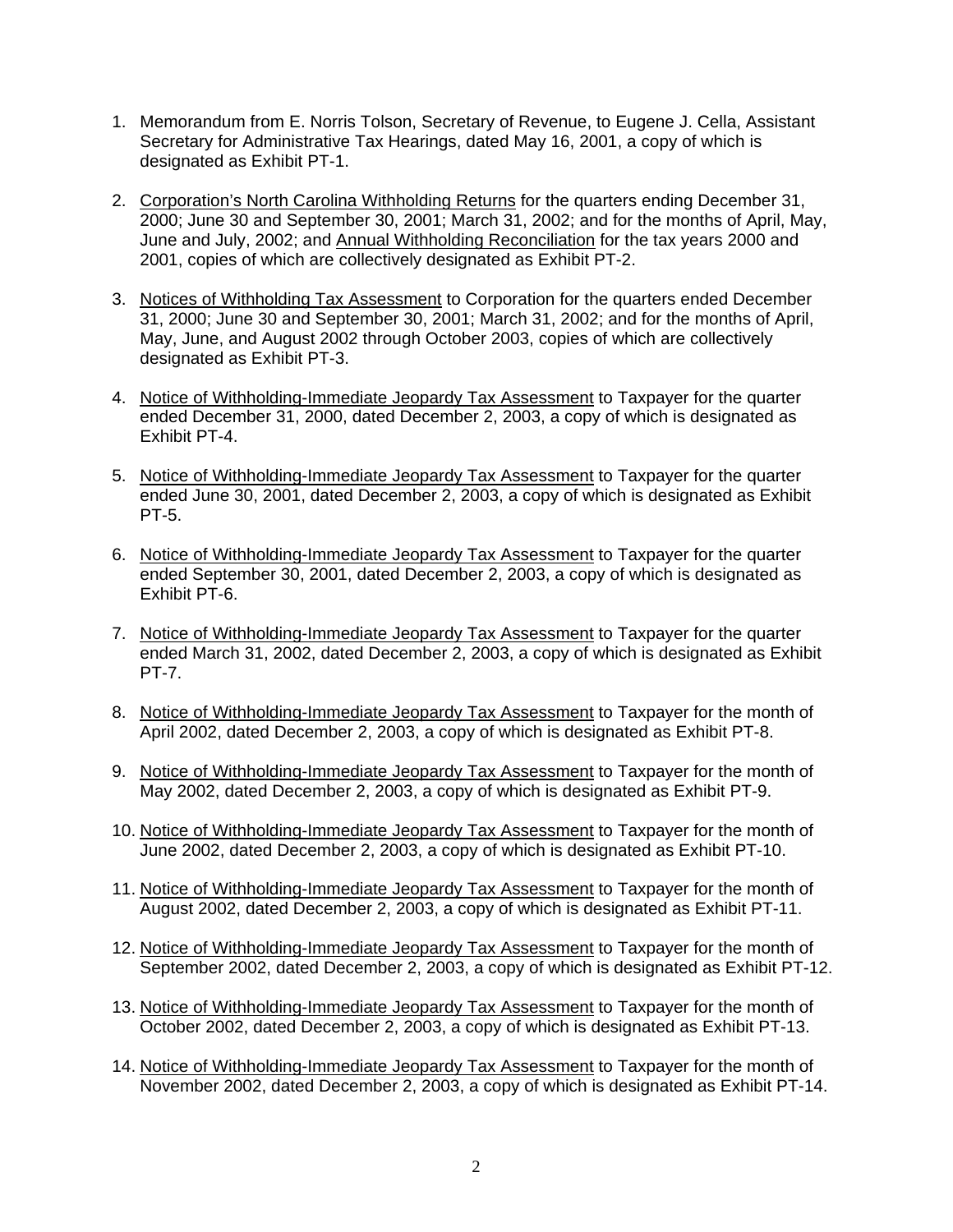- 15. Notice of Withholding-Immediate Jeopardy Tax Assessment to Taxpayer for the month of December 2002, dated December 2, 2003, a copy of which is designated as Exhibit PT-15.
- 16. Notice of Withholding-Immediate Jeopardy Tax Assessment to Taxpayer for the month of January 2003, dated December 2, 2003, a copy of which is designated as Exhibit PT-16.
- 17. Notice of Withholding-Immediate Jeopardy Tax Assessment to Taxpayer for the month of February 2003, dated December 2, 2003, a copy of which is designated as Exhibit PT-17.
- 18. Notice of Withholding-Immediate Jeopardy Tax Assessment to Taxpayer for the month of March 2003, dated December 2, 2003, a copy of which is designated as Exhibit PT-18.
- 19. Notice of Withholding-Immediate Jeopardy Tax Assessment to Taxpayer for the month of April 2003, dated December 2, 2003, a copy of which is designated as Exhibit PT-19.
- 20. Notice of Withholding-Immediate Jeopardy Tax Assessment to Taxpayer for the month of May 2003, dated December 2, 2003, a copy of which is designated as Exhibit PT-20.
- 21. Notice of Withholding-Immediate Jeopardy Tax Assessment to Taxpayer for the month of June 2003, dated December 2, 2003, a copy of which is designated as Exhibit PT-21.
- 22. Notice of Withholding-Immediate Jeopardy Tax Assessment to Taxpayer for the month of July 2003, dated December 2, 2003, a copy of which is designated as Exhibit PT-22.
- 23. Notice of Withholding-Immediate Jeopardy Tax Assessment to Taxpayer for the month of August 2003, dated December 2, 2003, a copy of which is designated as Exhibit PT-23.
- 24. Notice of Withholding-Immediate Jeopardy Tax Assessment to Taxpayer for the month of September 2003, dated December 2, 2003, a copy of which is designated as Exhibit PT-24.
- 25. Notice of Withholding-Immediate Jeopardy Tax Assessment to Taxpayer for the month of October 2003, dated December 2, 2003, a copy of which is designated as Exhibit PT-25.
- 26. Corporation's checks bearing Taxpayer's signature dated August 9, 2002 (unnumbered), and check numbers 8890, 9449, 9452, 9478, and 9522 dated December 1, 2000; April 15, 2002; April 22, 2002; May 3, 2002; and May 15, 2002, respectively, made payable to the Department of Revenue in payment of income tax withheld for various periods, copies of which are collectively designated as Exhibit PT-26.
- 27. Corporation's Banking Commercial Customer Profile along with several of Corporation's Banks' signature cards for various bank accounts, copies of which are collectively designated as Exhibit PT-27.
- 28. Letter and related attachments from CPA to Charlie Helms, Assistant Director of the Collection Division, dated December 18, 2003, copies of which are collectively designated as Exhibit PT-28.
- 29. Letter from Gail H. Beamon, Administrative Officer in the Personal Taxes Division, to CPA dated January 16, 2004, a copy of which is designated as Exhibit PT-29.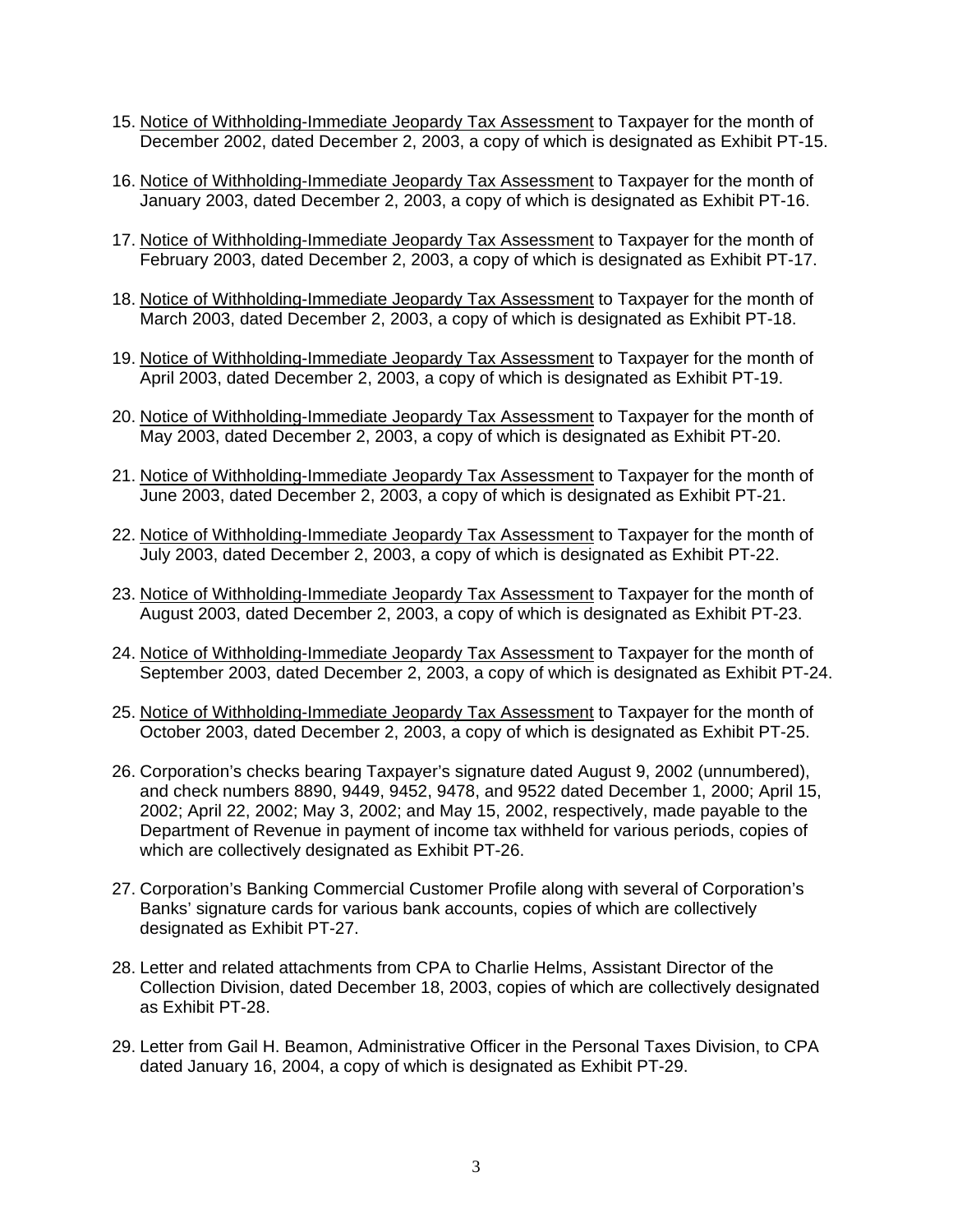30. Letter from Eugene J. Cella, Assistant Secretary of Revenue, to CPA dated January 22, 2004, a copy of which is designated as Exhibit PT-30.

At the hearing, Taxpayer presented the following evidence:

- 1. Sections 5, 6, and 7 of Corporation's by-laws, a copy of which is designated as Exhibit TP-1.
- 2 Notebook containing various information regarding Corporation's banking transactions, a copy of which is designated as Exhibit TP-2.

# **FINDINGS OF FACT**

Based on the foregoing evidence of record, the Assistant Secretary makes the following findings of fact:

- 1. Taxpayer is and at all material times was a natural person, sui juris, and during the periods at issue through June 20, 2002, an officer in a corporation doing business in North Carolina.
- 2. Corporation operates a church. The church employed a pastor and other staff during the periods at issue.
- 3. Corporation filed returns of North Carolina income tax withheld for the quarters ended December 31, 2000; June 30 and September 30, 2001; and March 31, 2002 reporting income tax withheld of \$6,928.89, \$4,607.09, \$5,747.07, and \$8,195.00, respectively. Corporation also filed returns of North Carolina income tax withheld for the months of April, May, June, and July 2002 reporting income tax withheld of \$2,669.00 each for the months of April and May, \$1,045 for the month of June, and \$293.00 for the month of July, 2002. These returns include two returns filed for the month of June 2002, one reporting pre-Chapter 11 withholding of \$980.00 and the other for the post-Chapter 11 withholding of \$65.00. The only payments included with the returns was a payment of \$65.00 submitted with the June 2002 post-Chapter 11 return and a payment of \$293.00 for the tax shown due on the July 2002 return. All other returns were submitted without payment for the tax withheld shown due. Although requested to do so, Corporation did not file returns of North Carolina income tax withheld for the months of August 2002 through October 2003. The Department prepared returns estimating \$500.00 per month as the amount of income tax withheld based on the Corporation's withholding returns filed for June and July 2002.
- 4. Notices of Tax Assessment were mailed to Corporation for the quarter ended December 31, 2000, on February 21, 2001, and March 19, 2002. Notices of Tax Assessment were mailed to Corporation for quarters ended June 30 and September 30, 2001; and March 31, 2002, on October 26, 2001; February 26, 2002; and, September 30, 2003, respectively. Notices of Tax Assessment were mailed to Corporation for the months of April and May 2002 on September 30, 2003. A Notice of Tax Assessment was mailed to Corporation for the month of June 2002 on November 26, 2002. Notices of Tax Assessment were mailed to Corporation for the months of August through November 2002 on September 30, 2003. Notices of Tax Assessment were mailed to Corporation for the months of December 2002 through October 2003 on January 6, 2004. Corporation did not pay the assessments.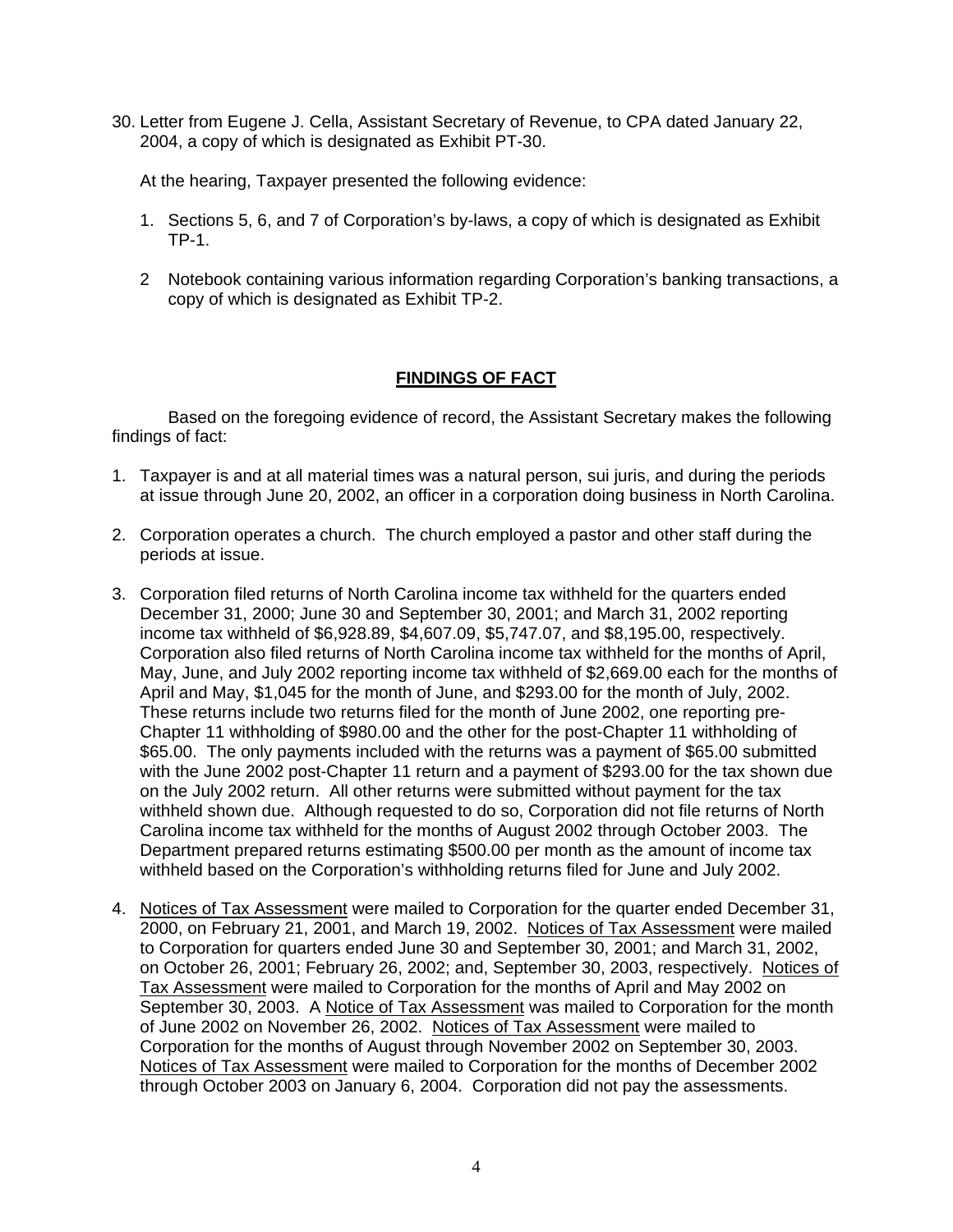- 5. Corporation filed bankruptcy under Chapter 11 of the bankruptcy code on June 5, 2002, and converted from a Chapter 11 to a Chapter 7 with assets on June 12, 2003.
- 6. The Internal Revenue Service proposed an assessment against Taxpayer on October 3, 2003, for the Trust Fund Recovery Penalty under section 6672 of the Internal Revenue Code for the federal employment or excise taxes due from Corporation for the quarters ended September 30, 1997 through December 31, 2002.
- 7. Taxpayer acknowledged in response to the proposed assessment from the Internal Revenue Service that he served as the volunteer treasurer of Corporation during all periods at issue with the Internal Revenue Service except for the quarter ended June 30, 1999, when he had temporarily resigned as treasurer. Taxpayer further acknowledged that he resumed the position of treasurer of Corporation in September of 1999 and remained in that capacity until his resignation in June 2002.
- 8. Notices of Withholding-Immediate Jeopardy Tax Assessment assessing Taxpayer, as a person responsible for deducting, accounting for, or paying the taxes required to be withheld by Corporation, but not paid, plus applicable penalties and interest for the quarters ended December 31, 2000; June 30 and September 30, 2001; March 31, 2002; the months of April, May, June, and August through December 2002; and the months of January through October 2003 were mailed to Taxpayer on December 2, 2003. Taxpayer objected to the proposed jeopardy assessments and timely requested a hearing before the Secretary of Revenue.
- 9. Taxpayer had signature authority on all Corporation bank accounts. [a bank in NC] Commercial Customer Profile opened by Corporation on January 2, 1983, listed Taxpayer as a contact person. Taxpayer's status as a contact person remained unchanged through at least the date the Department received this banking information on November 28, 2003. Corporation's [ bank account] lists Taxpayer as "treasurer" and identifies him as an authorized signatory on behalf of Corporation.
- 10. Taxpayer signed two checks dated August 9, 2002, in the amounts of \$65.00 and \$293.00 for payment of Corporation's withholding tax for the post-Chapter 11 filing period ending June 30, 2002, and the month of July 2002, respectively. Prior to Corporation filing bankruptcy, Taxpayer submitted payment for withholding tax of Corporation with checks also bearing his signature. Payment for withholding tax of Corporation for quarter ended June 30, 2000, was made with check number 8890 dated December 1, 2000; and for quarters ended September 30, 2001, and December 31, 2001, with check numbers 9449, 9452, 9478, and 9522 dated April 15, April 22, May 3, and May 15, 2002, respectively, all bearing Taxpayer's signature.
- 11. Because Corporation did not timely file the withholding returns or pay the tax when due, the late filing and late payment penalties were properly asserted for the periods at issue. Because of restrictions in the amount of penalties that may be imposed pursuant to federal bankruptcy law, certain penalties asserted against Corporation are less than the penalties normally required under G.S. 105-236. Although Taxpayer is subject to the full amount of penalties prescribed under G.S. 105-236, the Department, in error, asserted penalty amounts against Taxpayer equal to the penalty amounts asserted against Corporation. However, the Department does not seek to increase the penalty amounts assessed against Taxpayer.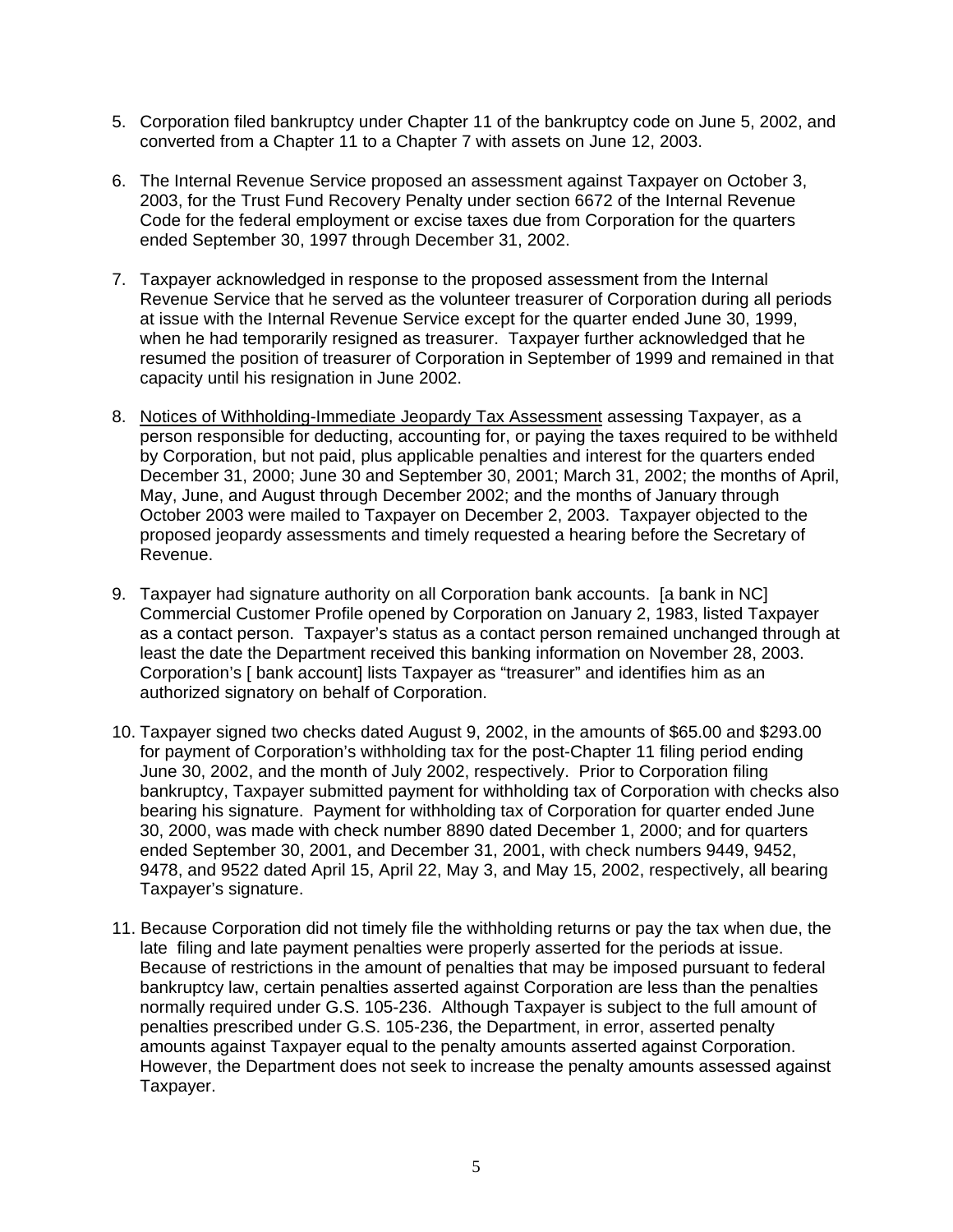# **CONCLUSIONS OF LAW**

Based on the foregoing findings of fact, the Assistant Secretary makes the following conclusions of law:

- 1. An employer is required to deduct and withhold from the wages of each employee the State income taxes payable by the employee on the wages. The amount of State income tax withheld by an employer is deemed to be held in trust for the Secretary of Revenue.
- 2. G.S. 105-253(b)(4) provides that a responsible officer is personally and individually liable for all income taxes required to be withheld from the wages of a corporation or limited liability company. The term "responsible officer" means the president and the treasurer of a corporation, the manager of a limited liability company, and any officer of a corporation or member or a limited liability company who has a duty to deduct, account for, or pay income taxes required to be withheld.
- 3. G.S. 105-253 makes no distinction between volunteers and paid individuals or between nonprofit or for-profit organizations.
- 4. The failure to deduct, account for, or pay withheld taxes need not be willful in order for the responsible officer to be liable.
- 5. More than one person may be liable as a responsible officer for the payment of income tax withheld. Existence of this liability as to one person does not affect the liability of another person having the same duty regarding the withheld taxes.
- 6. A penalty of five percent of the tax withheld (maximum 25 percent/minimum \$5.00) is required for each tax period or part of that period that a return is late. A penalty of ten percent of the tax withheld is required for failure to pay a tax when due. Because Corporation did not timely file the withholding returns or pay the tax, the late filing and late payment penalties are applicable for the periods at issue.
- 7. The Secretary of Revenue is authorized to waive or reduce penalties for good cause.
- 8. A proposed assessment must be based on the best information available and such assessment is presumed to be correct. The burden of proof is on the taxpayer to show otherwise.

# **DECISION**

Taxpayer argues that although he served as the volunteer treasurer of Corporation, he

resigned as treasurer June 1, 2002, and another individual assumed that position. In support,

Taxpayer offered Corporate Authorization Resolution issued by [a NC bank] dated June 20,

2002, listing Taxpayer as an elder of the church operated by Corporation, and listing another

individual as treasurer of Corporation.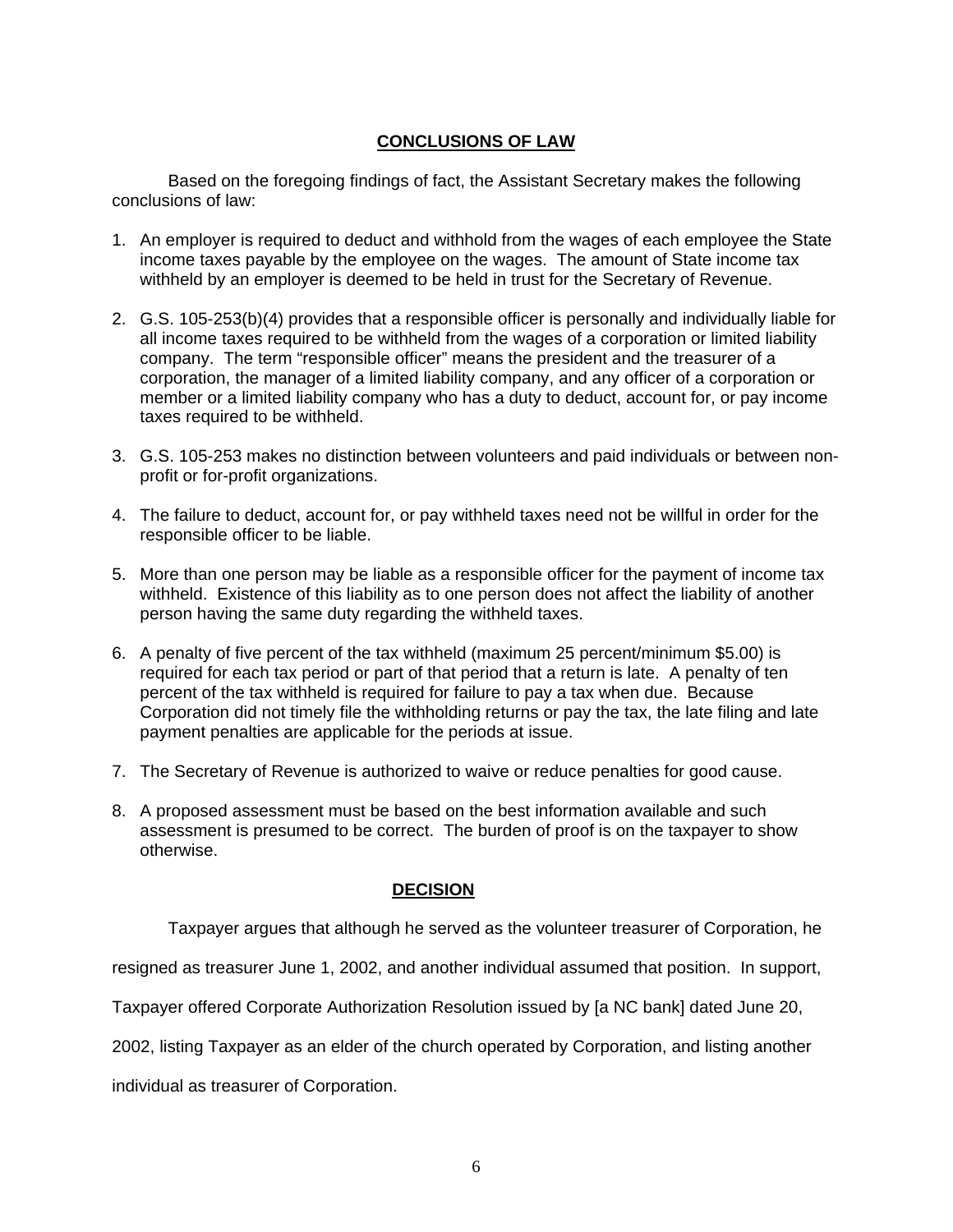Taxpayer also argues that although he was a corporate officer and did in fact sign checks in payment of withholding tax as well as checks for other amounts due by Corporation, he did so under the direction of the pastor. Taxpayer offered a portion of Corporation's by-laws including section 7 that refers to the functions of treasurer and states "he shall make all disbursements at the direction of the Pastor."

N.C.G.S. 105-163.2 provides that the amount of State income tax withheld by an employer is deemed to be held in trust for the Secretary of Revenue. N.C.G.S. 105-253(b)(4) provides that a responsible officer is personally and individually liable for all income taxes required to be withheld from the wages of a corporation or limited liability company. The term "responsible officer" means the president and the treasurer of a corporation, the manager of a limited liability company and any officer of a corporation or member of a limited liability company who has a duty to deduct, account for, or pay income taxes required to be withheld. Unlike federal law, the North Carolina statute does not require that the failure to deduct, account for, or pay withheld taxes be willful in order for the responsible officer to be liable.

The liability required under G.S. 105-253 attaches to any "responsible officer." The central question in determining whether an individual was a responsible person is whether he had the power to pay the unpaid taxes. The term "responsible officer" includes any person who is in a position to control the finances of the employer or has the authority or ability to determine which obligations should or should not be paid. "Responsibility" is a matter of status, duty and authority. As treasurer of the Corporation, by the very nature of that position, Taxpayer is responsible for managing the financial affairs of Corporation. A volunteer treasurer of a not-forprofit community health clinic was a responsible person who willfully failed to pay over withheld employment taxes, notwithstanding that he had no time to review financial statements and followed the directions of the clinic's president, because he had check-signing authority and had the opportunity to attend meetings at which financial matters were discussed. Having significant control does not mean having exclusive control over the disbursal of funds or the final say over

7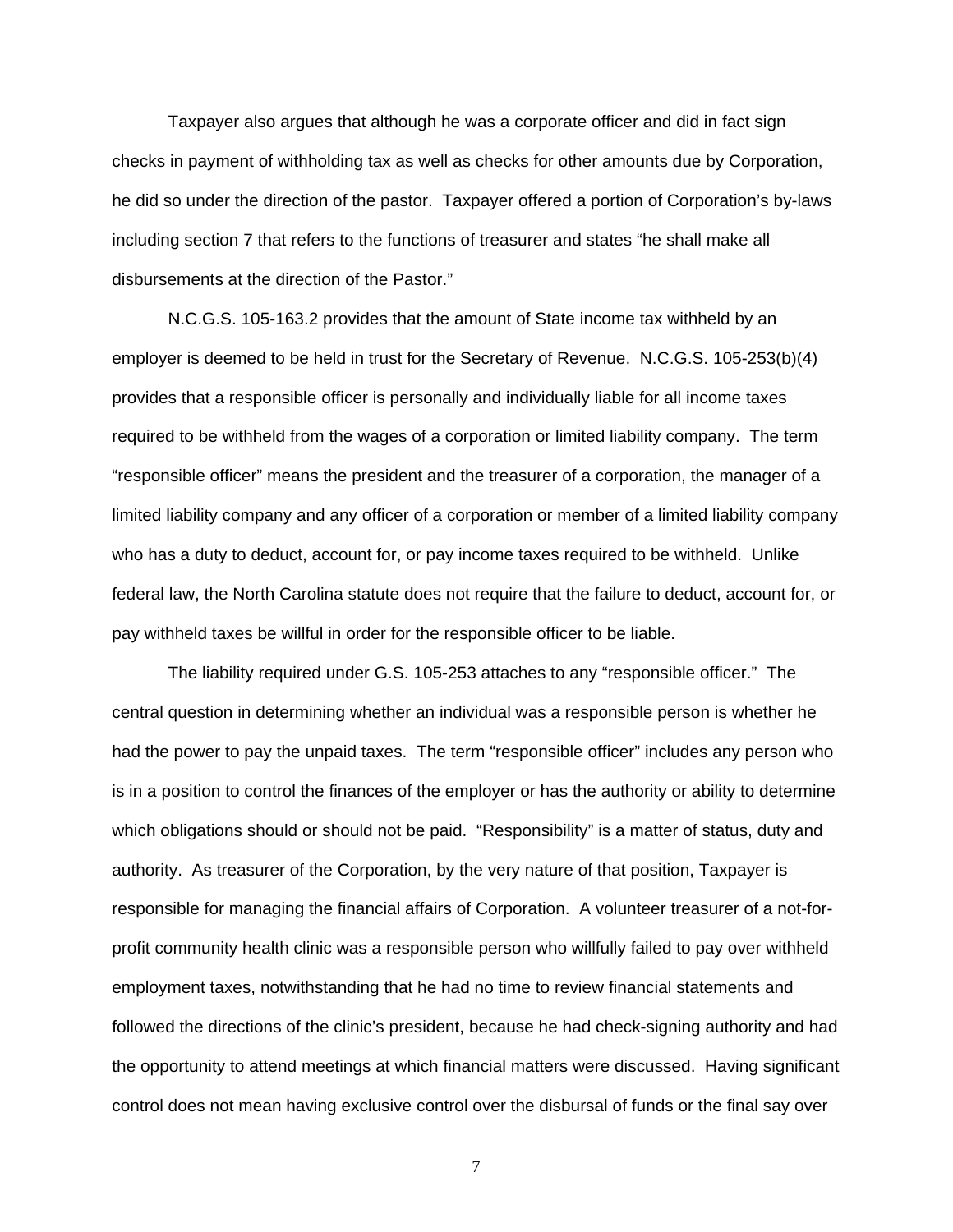whether taxes or bills are paid. *L. Thomas, CA-7, 94-2 USTC 50,607.* "Responsible person" is any person with "significant control" (as opposed to exclusive or final control) over the corporation's disbursement of funds."' *H.Wright, DC N.Y., 96-1 USTC 50,114.*

Based upon the Taxpayer's role as treasurer of the Corporation and the duties that he performed in that role, the Department contends that the Taxpayer is responsible for the remittance of the withheld taxes to the State under N.C.G.S. 105-253. In support of this contention the Department cites several facts. The Taxpayer had signature authority on all Corporation bank accounts. [A NC bank] Commercial Customer Profile dated January 2, 1983, listed Taxpayer as a contact person for Corporation. [A NC bank] account lists Taxpayer as "treasurer" and identifies him as an authorized signatory on behalf of Corporation. Checks dated August 9, 2002, were received by the Department from Corporation in payment of State withholding taxes for the months of June and July 2002 bearing Taxpayer's signature. Prior to Corporation filing bankruptcy, Taxpayer submitted payment for withholding tax of Corporation for the quarter ended June 30, 2000, by check number 8890 dated December 1, 2000; and for the quarters ended September 30, 2001, and December 31, 2001, by check numbers 9449, 9452, 9478, 9522 dated April 15, April 22, May 3, and May 15, 2002, respectively, all bearing Taxpayer's signature.

It is apparent from the facts presented that the Taxpayer willingly and actively participated in the financial affairs of the Corporation as its treasurer, signing numerous Corporate checks over a period of years, including but not limited to checks for Corporate withholding tax. The office of treasurer, by its nature invokes a certain level of responsibility for the financial affairs of a corporation. In his role as corporate treasurer, Taxpayer was responsible for ensuring that the tax withheld or required to have been withheld for the various periods at issue were set aside, retained in trust until due, and paid to the Secretary of Revenue. He had sufficient authority to decide what financial obligations of Corporation were paid. Taxpayer may not avoid liability as a matter of law under the tent of the pastor's authority.

8